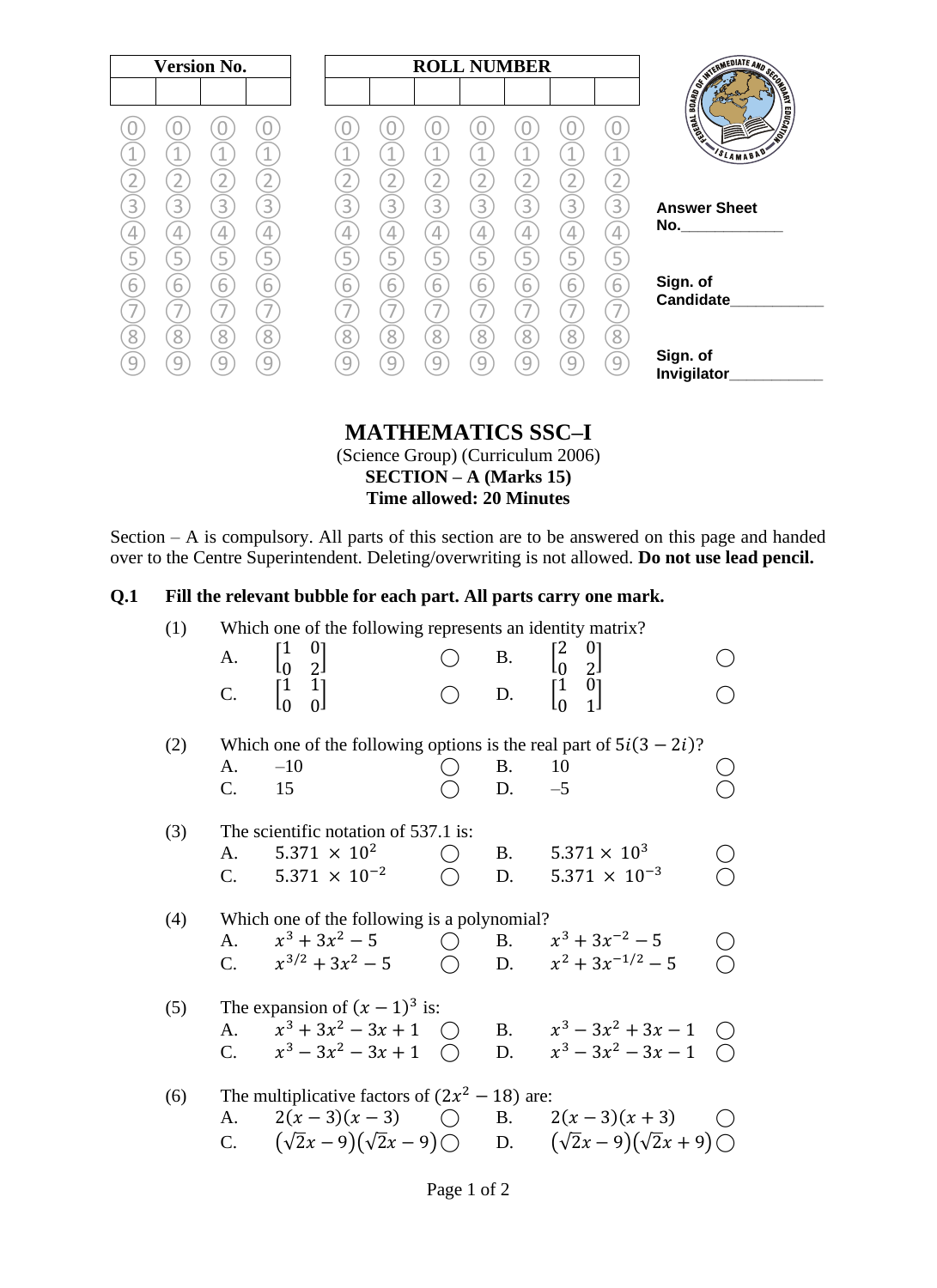(7) Let a, b be real numbers, then a is greater than b if the difference  $a - b$  is positive and we denote this order relation by the inequality:

| A. $a > b$   |  | B. $a < b$   | $\bigcirc$ |
|--------------|--|--------------|------------|
| C. $b \ge a$ |  | D. $b \le a$ | $\bigcirc$ |

(8) Which one of the following is a graph of  $y = mx$ ?



A.  $|\overline{PO}| + |\overline{OR}| = |\overline{PR}|$  ( B.  $2 + |\overline{QR}|^2 = |\overline{PR}|^2$ C.  $|\overline{PQ}|^2 + |\overline{QR}|^2 \neq |\overline{PR}|$  $\bigcap$  D.  $|\overline{PQ}| + |\overline{QR}| \neq |\overline{PR}|$   $\bigcap$  B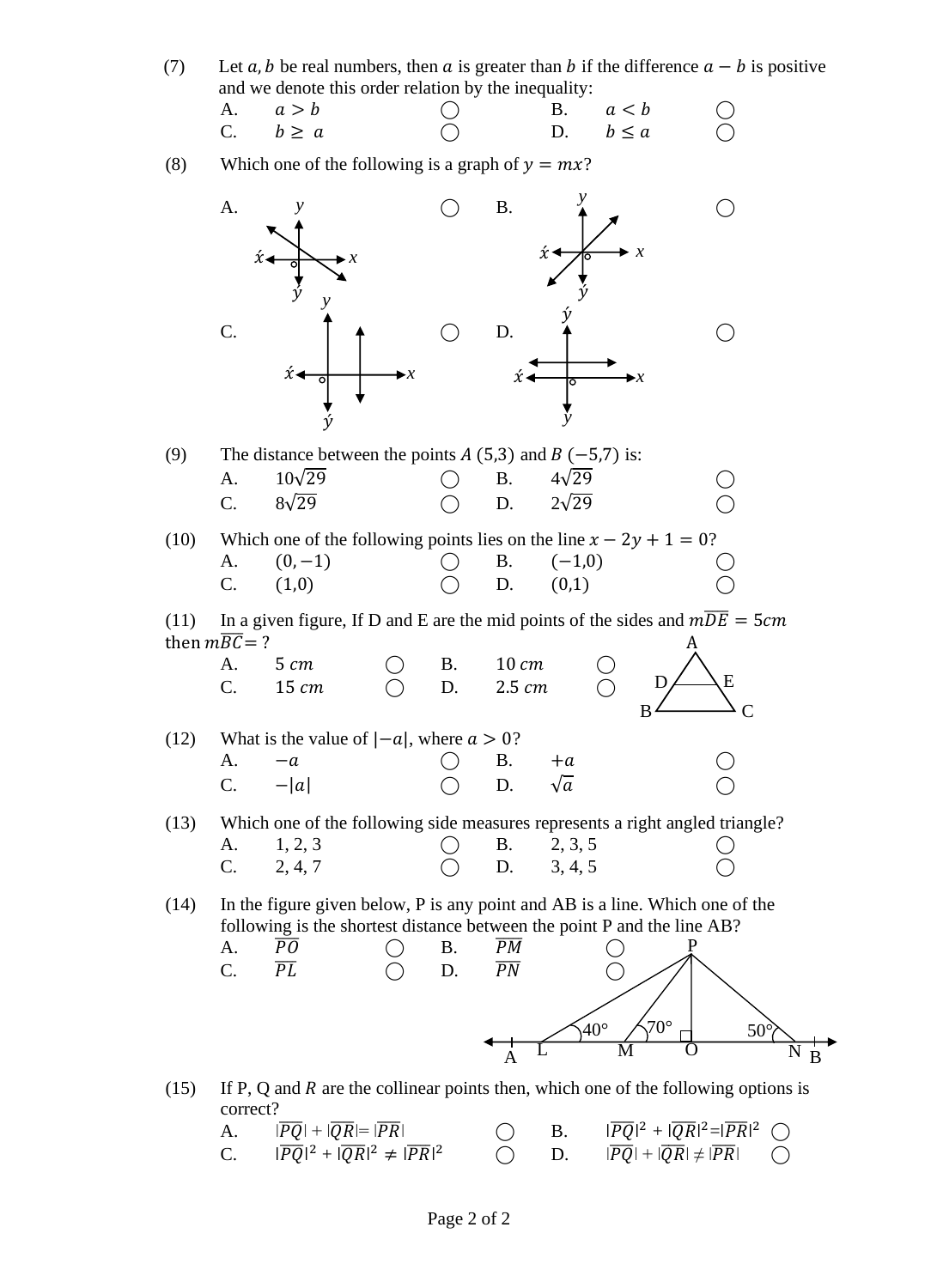

Federal Board SSC-I Examination Mathematics Model Question Paper (Science Group) (Curriculum 2006)

Time allowed: 2.40 hours Total Marks: 60

Note: Attempt any nine parts from Section 'B' and any three questions from Section 'C' on the separately provided answer book. Write your answers neatly and legibly. Log book will be provided on demand.

## **SECTION – B** (Marks 36)

Q.2 Attempt any **NINE** parts from the following. All parts carry equal marks.  $(9 \times 4 = 36)$ 

i. If 
$$
A = \begin{bmatrix} \frac{1}{4} & \frac{7}{2} \\ \frac{1}{2} & \frac{1}{2} \end{bmatrix}
$$
  
\na. Find  $|A|$   
\nb. Is matrix **A** non-singular?  
\nc. Find  $A^{-1}$  (multiplicative inverse)  
\nii. Simplify using laws of exponents  $\frac{(x^{m+n})^2 \times (x^{n+p})^2 \times (x^{p+m})^2}{(x^{m+n+p})^3}$   
\niii. Simplify  $\frac{2+6i}{3-i} = \frac{4-i}{3-i}$  and write answer in the form  $a + bi$ .  
\niv. If  $x = \frac{\sqrt{5} + \sqrt{3}}{\sqrt{5} - \sqrt{3}}$ , find  
\na.  $\frac{1}{x}$  b.  $x + \frac{1}{x}$  c.  $x^3 + \frac{1}{x^3}$   
\nv. Factorize  $(x + 1)(x + 3)(x + 4)(x + 6) - 119$   
\nvi.  $f(x) = x^4 + 5x^3 - 8x^2 - 45x - 9$   
\na. Find the remainder when  $f(x)$  is divided by  $(x - 3)$ .  
\nb. Use the factor theorem to show that  $(x + 3)$  is a factor of  $f(x)$ .  
\nvii. Find HCF of the given polynomials by division method:  
\n $3x^3 + 5x^2 - 6x - 2$ ;  $3x^3 - 5x^2 + 6x - 4$   
\nviii. Find the values of l and m for which the following expression  
\n $64x^4 + 153x^2 + 48x^3 + lx + m$  will become a perfect square.  
\nix. Prove that, any point on the right bisector of a line segment is equidistant from  
\nits end points.  
\nx. Solve for  $x: \frac{3|x-5|}{2} - 8 = 12 - |x - 5|$   
\nxi. Simplify:  $\frac{a+b}{a^2+b^2} \cdot \frac{a}{a-b} \div \frac{(a+b)^2}{a^4-b^4}$   
\nxii. Evaluate log 81 to base  $\sqrt[3]{3}$ .

xiii. Find the values of  $x$  and  $y$  for the given congruent triangles.  $<sub>R</sub>$ </sub>

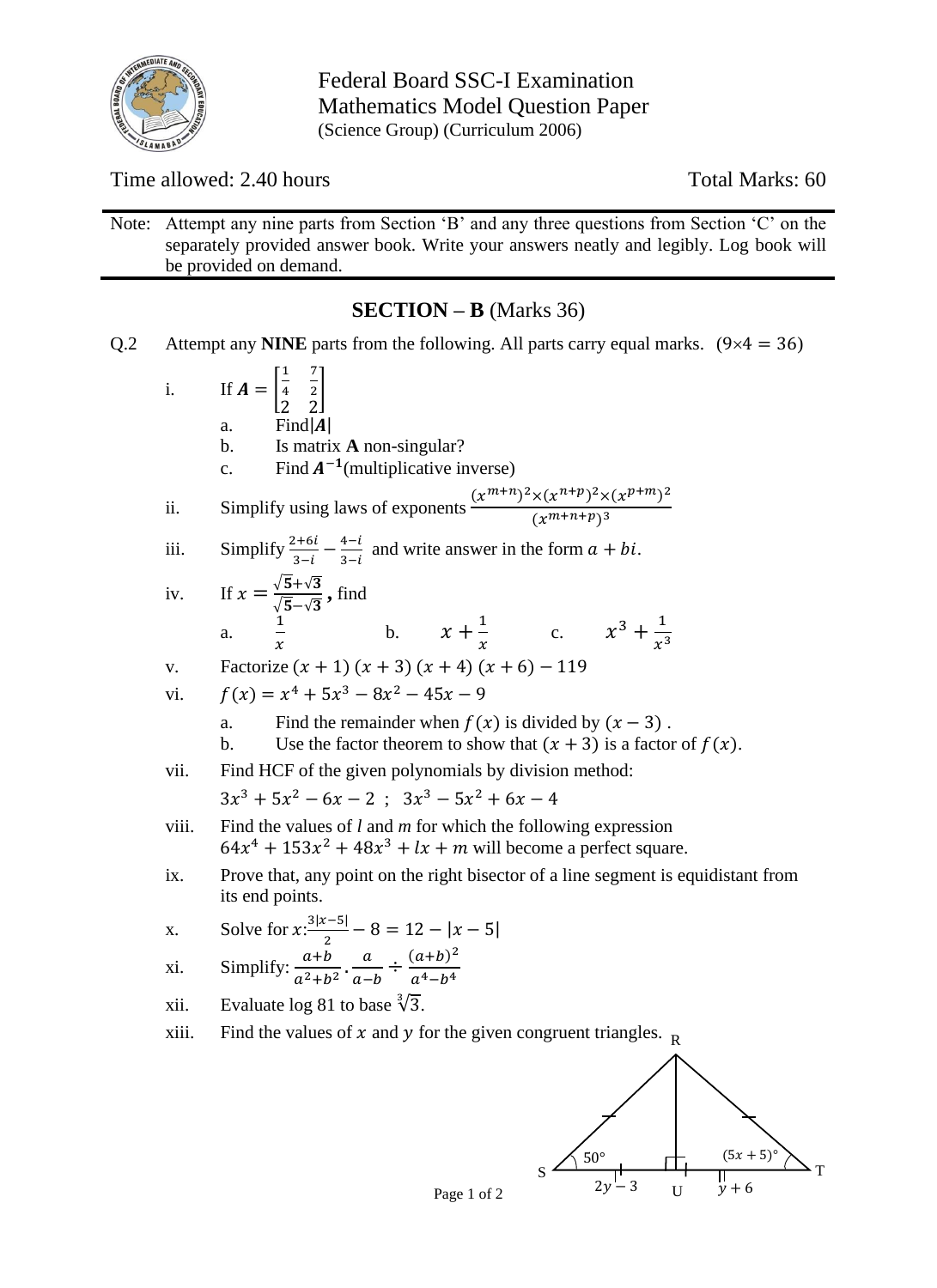xiv. In the given figure  $m\overline{AB} = 5cm$ ,  $m\overline{BD} = 10cm$ ,  $m\overline{AE} = 18cm$ . Find  $m\overline{AC}$ , if  $\overline{BC}$ ll $\overline{DE}$ 



**SECTION – C** (Marks 24)

**Note:** Attempt any **THREE** questions. All questions carry equal marks.  $(3 \times 8 = 24)$ 

- Q3. If  $A = \begin{bmatrix} 1 & 3 \\ 2 & 4 \end{bmatrix}$  $\begin{bmatrix} 1 & 3 \\ 2 & 4 \end{bmatrix}$  and  $B = \begin{bmatrix} 5 & 7 \\ 6 & 8 \end{bmatrix}$  $\begin{bmatrix} 5 & 6 \\ 6 & 8 \end{bmatrix}$  then verify the following: (a)  $(AB)^t = B^t.A^t$  (b)  $A.A^{-1} = A^{-1}.A$
- Q4. Prove that in a right-angled triangle, the square of the length of hypotenuse is equal to the sum of the squares of the lengths of the other two sides.
- Q5. Prove that parallelograms on the same base and lying between the same parallel lines (or of the same altitude) are equal in area.
- Q.6 Find '*b*' such that the points  $A(2, b)$ ,  $B(5, 5)$  and  $C(-6, 0)$  are vertices of a right angled triangle *ABC* with  $m\angle BAC = 90^\circ$ .
- Q7. If  $m\overline{ZX} = 5cm$ ,  $m\angle X = 75^\circ$  and  $m\angle Y = 45^\circ$ 
	- a. Construct triangle  $XYZ$ .
	- b. Draw perpendicular bisectors of the three sides of triangle  $XYZ$ .
	- c. Are the perpendicular bisectors concurrent?

\* \* \* \* \*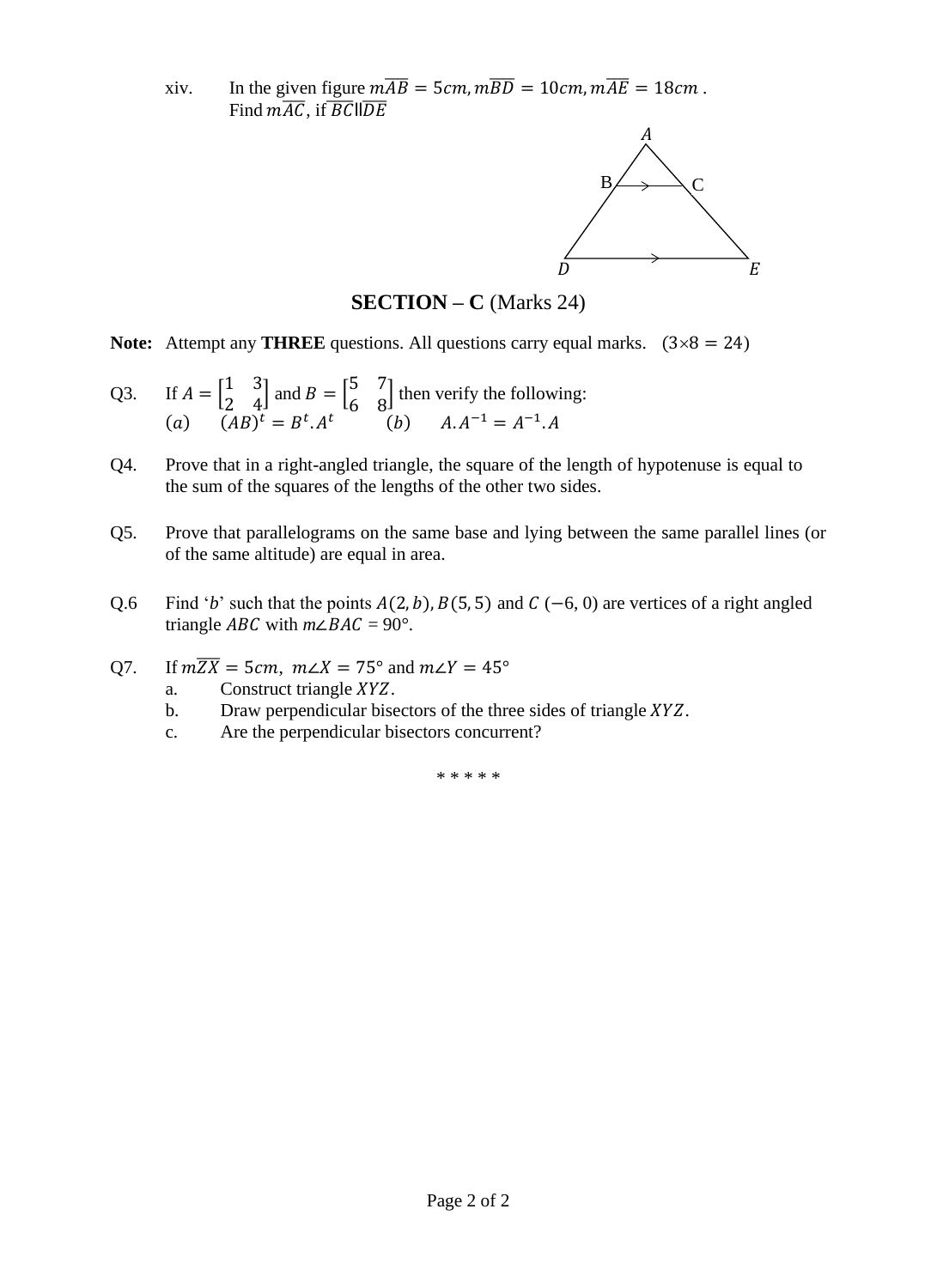# **MATHEMATICS SSC-I**

## Student Learning Outcomes Alignment Chart

(Curriculum 2006)

| Sec-A | Q1             | <b>Contents and Scope</b>                                                | <b>Student Learning Outcomes</b>                                                                                                                                                                                                                            |
|-------|----------------|--------------------------------------------------------------------------|-------------------------------------------------------------------------------------------------------------------------------------------------------------------------------------------------------------------------------------------------------------|
|       | $\mathbf{1}$   | 1.2 Types of Matrices                                                    | Define and identify row matrix, column matrix,<br>rectangular matrix, square matrix, zero/null matrix,<br>identity matrix, scalar matrix, diagonal matrix, transpose<br>of a matrix, symmetric and skew-symmetric matrices.                                 |
|       | $\overline{2}$ | 2.5 Complex Numbers<br>2.6 Basic Operations on<br><b>Complex Numbers</b> | ii) Recognize $a$ as real part and $b$ as imaginary part<br>of $z = a + ib$ .<br>Carryout basic operations<br>(i.e. addition, subtraction, multiplication and<br>division) on complex numbers.                                                              |
|       | 3              | 3.1 Scientific Notation                                                  | Express a number in standard form of scientific notation<br>and vice versa.                                                                                                                                                                                 |
|       | $\overline{4}$ | 4.1 Algebraic<br>Expressions                                             | iii) Examine whether a given algebraic expression is a<br>polynomial or not,<br>rational expression or not.                                                                                                                                                 |
|       | 5              | 4.2 Algebraic Formulae                                                   | i) Know the formulas<br>$(a + b)3 = a3 + 3ab(a+b) + b3$<br>$(a - b)^3 = a^3 - 3ab(a-b) - b^3$<br>Find the value of $a^3 \pm b^3$ when the values of $a \pm b$ and ab<br>are given.                                                                          |
|       | 6              | 5.1 Factorization                                                        | Recall factorization of expressions of the following types.<br>$ka + kb + kc$<br>$ac + ad + bc + bd$<br>$a^2 \pm 2ab + b^2$<br>$a^2-b^2$<br>$a^2 \pm 2ab + b^2 - c^2$                                                                                       |
|       | $\tau$         | 7.3 Linear Inequalities                                                  | i) Define inequalities $(<,>)$ , $(\le, \ge)$ .                                                                                                                                                                                                             |
|       | 8              | 14.1 Cartesian Plane and<br>Linear Graphs                                | x) Draw the graph of<br>• an equation of the form $y = c$ .<br>• an equation of the form $x = a$ .<br>• an equation of the form $y = mx$ .<br>• an equation of the form $y = mx + c$ .                                                                      |
|       | 9              | 15.1 Distance Formula                                                    | iii) Use distance formula to find distance between two<br>given points.                                                                                                                                                                                     |
|       | 10             | 14.1 Cartesian plane<br>and Linear Graph                                 | vii) Construct a table for pairs of values satisfying a linear<br>equation in two variables.                                                                                                                                                                |
|       | 11             | 18.1 Parallelograms and<br>Triangles                                     | Prove the following theorem along with corollaries and<br>apply them to solve appropriate problems.<br>iii) The line segment, joining the midpoints of two sides<br>of a triangle, is parallel to the third side and is equal<br>to one half of its length. |
|       |                | 12 7.2 Equation involving                                                | i) Define absolute value.                                                                                                                                                                                                                                   |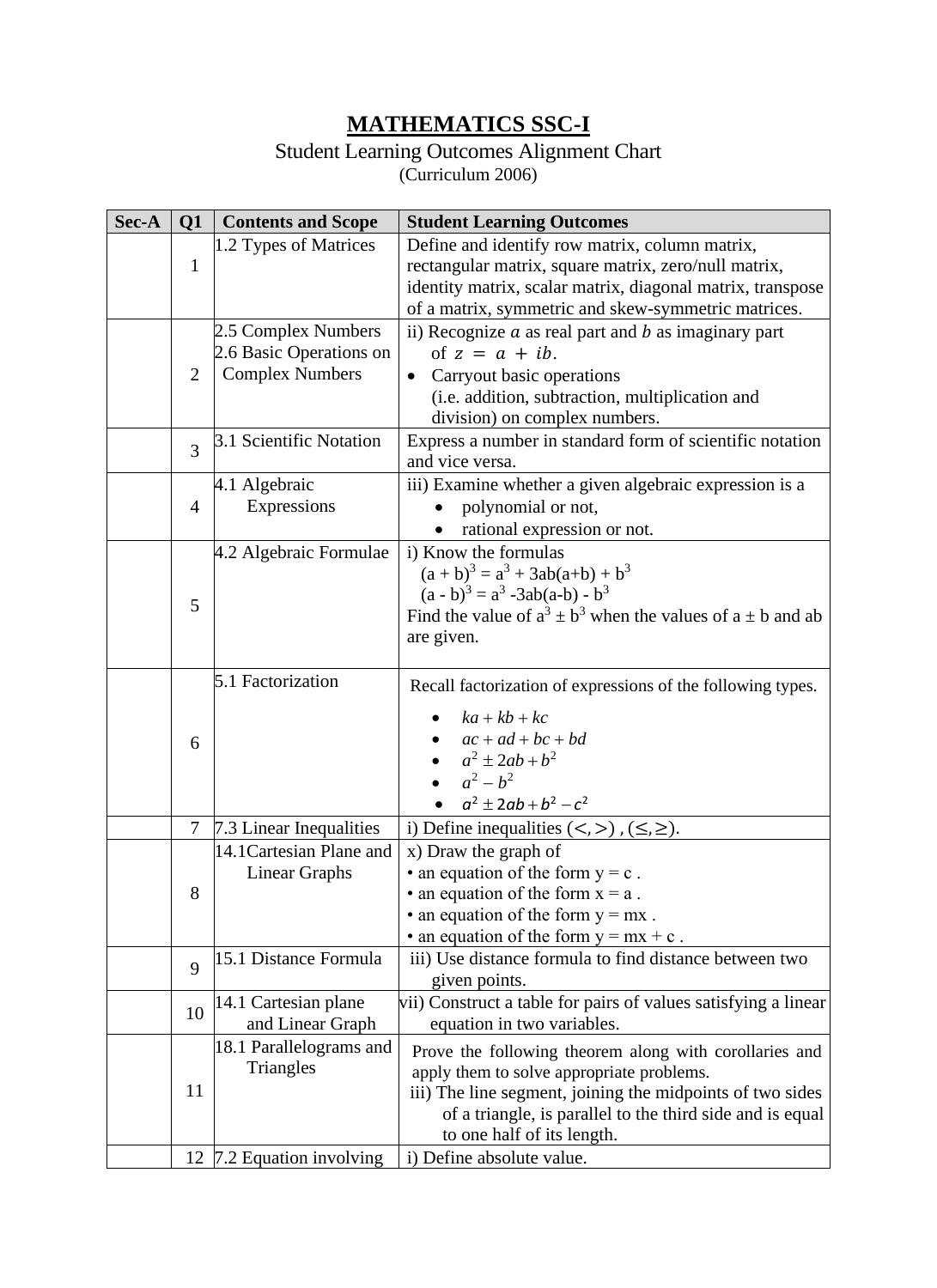|    | <b>Absolute Value</b>                  |                                                                                                                                                                                                                                                                                                 |
|----|----------------------------------------|-------------------------------------------------------------------------------------------------------------------------------------------------------------------------------------------------------------------------------------------------------------------------------------------------|
| 13 | 22.1 Pythagoras'<br>Theorem            | Prove the following theorem along with corollaries and<br>apply them to solve appropriate problems.<br>i) "In a right-angled triangle, the square of the length of<br>hypotenuse is equal to the sum of the squares of the<br>lengths of the other two sides" to solve appropriate<br>problems. |
| 14 | 20.1 Sides and Angles<br>of a Triangle | Prove the following theorem along with corollaries and<br>apply them to solve appropriate problems.<br>iv) From a point, out-side a line, the perpendicular is the<br>shortest distance from the point to the line.                                                                             |
| 15 | 15.2 Collinear Points                  | i) Define collinear points. Distinguish between collinear<br>and non-collinear points.                                                                                                                                                                                                          |

|       |               | 1.5 Multiplicative      | ii) Evaluate determinant of a matrix.                                                  |  |  |  |  |  |  |  |
|-------|---------------|-------------------------|----------------------------------------------------------------------------------------|--|--|--|--|--|--|--|
|       |               | Inverse of a Matrix     | iii) Define singular and non-singular matrices.                                        |  |  |  |  |  |  |  |
| Sec-B | $\mathbf{i}$  |                         | v) Find multiplicative inverse of a non-singular matrix                                |  |  |  |  |  |  |  |
|       |               |                         | Α.                                                                                     |  |  |  |  |  |  |  |
|       | $\mathbf{ii}$ | 2.4 Laws of             | ii) Apply the laws of exponents to simplify expressions                                |  |  |  |  |  |  |  |
|       |               | Exponents/Indices       | with real exponents.                                                                   |  |  |  |  |  |  |  |
|       |               | 2.5 Complex Numbers     | ii) Recognize a as real part and b as imaginary part of $z =$                          |  |  |  |  |  |  |  |
|       | iii           | 2.6 Basic Operations on | $a + ib$ .                                                                             |  |  |  |  |  |  |  |
|       |               | Complex numbers         | iii) Define conjugate of a complex number.                                             |  |  |  |  |  |  |  |
|       |               |                         | Carryout basic operations on complex numbers                                           |  |  |  |  |  |  |  |
|       |               | 4.4 Rationalization     | Explain rationalization (with precise meaning) of real                                 |  |  |  |  |  |  |  |
|       | iv            |                         | numbers of the types $\frac{1}{a+b\sqrt{x}}$ , $\frac{1}{\sqrt{x}+\sqrt{v}}$ and their |  |  |  |  |  |  |  |
|       |               |                         | combinations where $x$ and $y$ are natural numbers and                                 |  |  |  |  |  |  |  |
|       |               |                         | a and b are integers                                                                   |  |  |  |  |  |  |  |
|       |               | 5.1 Factorization       | $\int (ax^2 + bx + c)(ax^2 + bx + d) + k,$                                             |  |  |  |  |  |  |  |
|       | V             |                         | Type IV:<br>$\frac{1}{2}(x+a)(x+b)(x+c)(x+d)+k,$                                       |  |  |  |  |  |  |  |
|       |               |                         | $(x+a)(x+b)(x+c)(x+d)+kx^{2},$                                                         |  |  |  |  |  |  |  |
|       |               | 5.2 Remainder           | ii) Find remainder (without dividing) when a polynomial                                |  |  |  |  |  |  |  |
|       | Vİ.           | Theorem and Factor      | is divided by a linear polynomial.                                                     |  |  |  |  |  |  |  |
|       |               | Theorem                 | iv) State and prove factor theorem.                                                    |  |  |  |  |  |  |  |
|       |               | 6.1 Highest Common      | ii) Use factor or division method to determine highest                                 |  |  |  |  |  |  |  |
|       | vii           | <b>Factor and Least</b> | common factor and least common multiple.                                               |  |  |  |  |  |  |  |
|       |               | <b>Common Multiple</b>  |                                                                                        |  |  |  |  |  |  |  |
|       |               | 6.3 Square Root of      | Find square root of algebraic expression by division.                                  |  |  |  |  |  |  |  |
|       | viii          | Algebraic               |                                                                                        |  |  |  |  |  |  |  |
|       |               | Expression              |                                                                                        |  |  |  |  |  |  |  |
|       |               | 19.1 Line Bisectors     | Prove the following theorems along with corollaries and                                |  |  |  |  |  |  |  |
|       | ix            | and Angle               | apply them to solve appropriate problems.                                              |  |  |  |  |  |  |  |
|       |               | <b>Bisectors</b>        | Any point on the right bisector of a line segment is<br>$\mathbf{i}$                   |  |  |  |  |  |  |  |
|       |               |                         | equidistant from its end points.                                                       |  |  |  |  |  |  |  |
|       |               | 7.2 Equation involving  | ii) Solve the equation, involving variable.                                            |  |  |  |  |  |  |  |
|       | $\mathbf{X}$  | Absolute Value          |                                                                                        |  |  |  |  |  |  |  |
|       |               | 6.2 Basic Operations    | Use highest common factor and least common multiple to                                 |  |  |  |  |  |  |  |
|       | xi            | on Algebraic            | reduce fractional expressions involving $+, -, \times, \div$ .                         |  |  |  |  |  |  |  |
|       |               |                         |                                                                                        |  |  |  |  |  |  |  |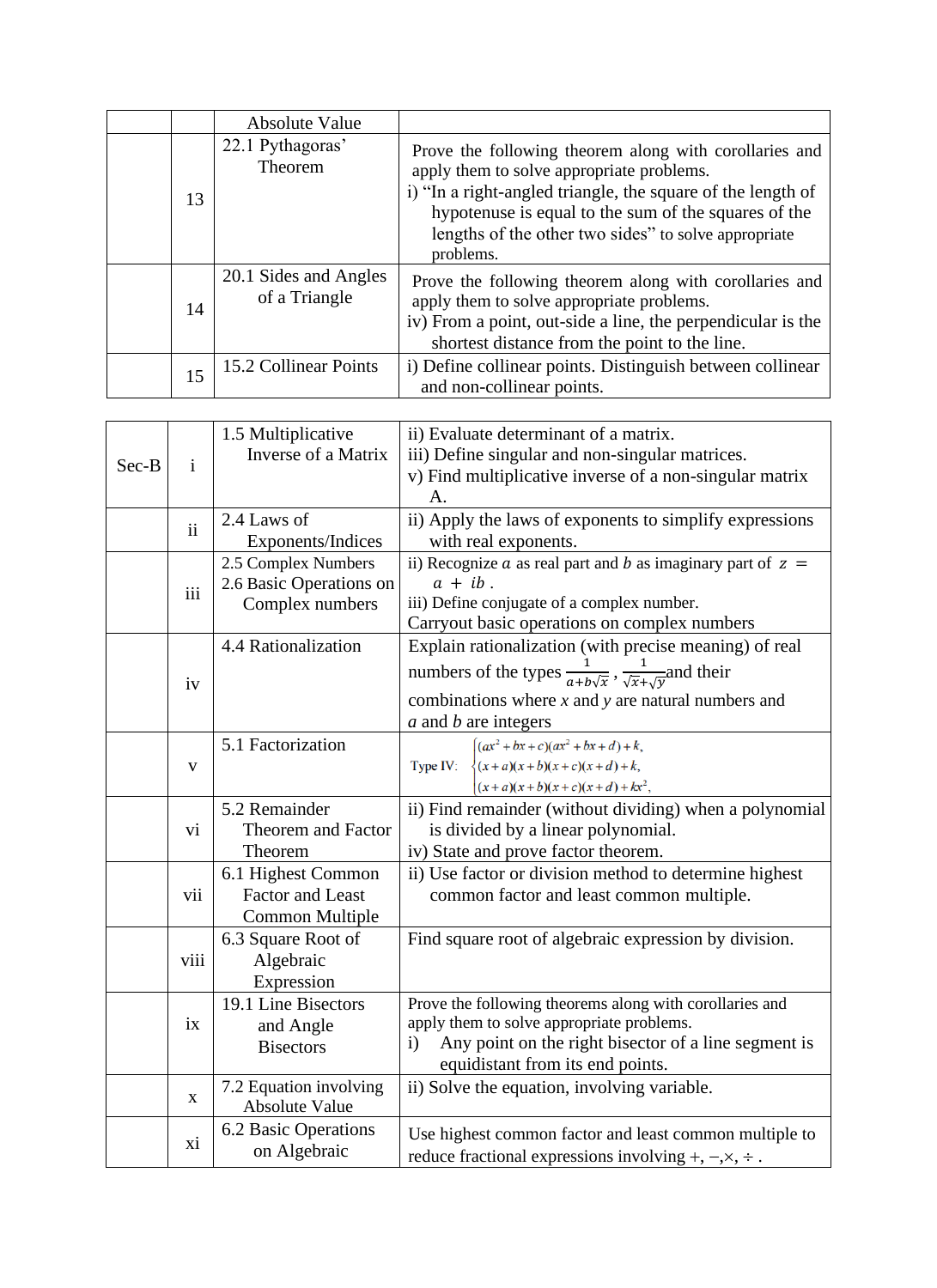|       |                | Fractions                                                                             |                                                                                                                                                                                                                                                                                                  |
|-------|----------------|---------------------------------------------------------------------------------------|--------------------------------------------------------------------------------------------------------------------------------------------------------------------------------------------------------------------------------------------------------------------------------------------------|
|       | xii            | 3.2 Logarithm                                                                         | i) Define logarithm of a number to the base a as the<br>power to which a must be raised to give the number<br>(i.e. $\underline{a}^x = y \Leftrightarrow \log_a y = x, a > 0, y > 0$ and $a \neq 1$ ).                                                                                           |
|       | xiii           | 17.1 Congruent<br>Triangles                                                           | Prove the following theorems along with corollaries and<br>apply them to solve appropriate problems.<br>ii) If two angles of a triangle are congruent then the<br>sides opposite to them are also congruent.                                                                                     |
|       | xiv            | 21.1 Ratio and<br>Proportion                                                          | Prove the following theorem along with corollaries and<br>apply to solve the appropriate problems.<br>i) A line parallel to one side of a triangle, intersecting<br>the other two sides, divides them proportionally.                                                                            |
| Sec-C | $Q_3$          | 1.4 Multiplication of<br><b>Matrices</b><br>1.5 Multiplicative<br>Inverse of a Matrix | vii) Verify the result $(AB)^t = B^t A^t$ .<br>v) Find multiplicative inverse of a non-singular matrix<br>A and verify that<br>$AA^{-1} = I = A^{-1}A$<br>where $I$ is the identity matrix.                                                                                                      |
|       | Q <sub>4</sub> | 22.1 Pythagoras'<br>Theorem                                                           | Prove the following theorems along with corollaries and<br>apply them to solve appropriate problems.<br>In a right-angled triangle, the square of the length of<br>$\rm i)$<br>hypotenuse is equal to the sum of the squares of the<br>lengths of the other two sides. (Pythagoras'<br>theorem). |
|       | Q <sub>5</sub> | 23.1 Theorems Related<br>with Area                                                    | Prove the following theorems along with corollaries and<br>apply them to solve appropriate problems.<br>Parallelograms on the same base and lying between<br>$\ddot{1}$<br>the same parallel lines (or of the same altitude) are<br>equal in area.                                               |
|       | Q6             | 15.2 Collinear Points                                                                 | iii) Use distance formula to show that the given three<br>non-collinear points form:<br>· an equilateral triangle,<br>· an isosceles triangle,<br>• a right angled triangle,<br>· a scalene triangle.                                                                                            |
|       | Q <sub>7</sub> | 29.1 Construction of<br>Triangle                                                      | ii) Draw:<br>• perpendicular bisectors<br>of a given triangle and verify their concurrency.                                                                                                                                                                                                      |